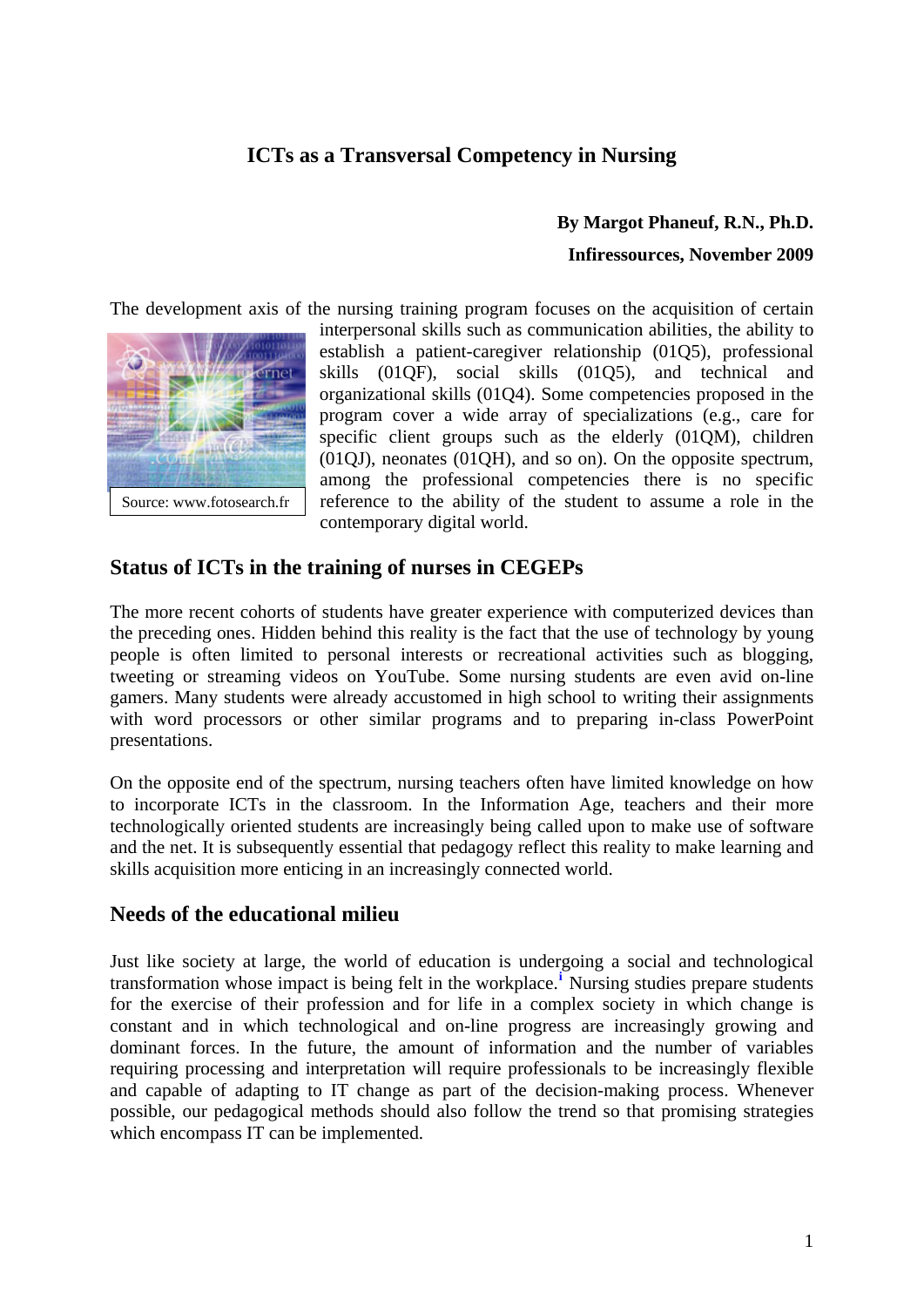### **A diversified and demanding student clientele**

Most nursing students today belong to *Generation Y*, the group born between the mid-1970s



and the 1990s. Depending on sources, they are also referred to as the *Millennial Generation*, *Generation Next* and *Net Generation*. For this generation, the learning process has taken on a whole new dimension. Its members are accustomed to being constantly stimulated, as shown by their widespread use of video games, the Internet, and cell phones, which they consider essential tools, and their absorbing habit of texting messages.

The teacher who fails to adapt his pedagogy to their requirements and preferences will soon find that many of these students

consider books and classrooms to be the epitome of boredom. They have grown accustomed to perpetual stimulation in their environment and to an intense lifestyle which they seek to reproduce in the classroom. Failure to find appropriate teaching strategies may result in boredom and dropping out.

Gen Yers are even more comfortable with IT than preceding generations. Students belonging to this group are driven by a need for self-fulfillment, to make their learning meaningful, to find a captivating field of study, and to be constantly stimulated, in this case, with the communication tools that were designed for them. These students also expect pedagogy

Four generations of nurses are currently working together in health care institutions. **Silent Generation (pre-War):** born before 1945; **Baby-boomers:** born between 1945 and 1961; **Generation X:** born between 1962 and 1976; **Generation Y:** born between 1977 and 1989.

to encompass dynamic learning projects, interactive learning, streaming video content, and personal, on-line involvement by their teachers.

A socio-constructivist program which encompasses a methodology oriented on active skills development should help students to acquire the communication skills, autonomy and teamwork abilities that they need as well as to facilitate their insertion in the workplace in the profession of their choice. When properly implemented, IT strategies provide a good platform for this type of renewed pedagogy. "[Translation] *Every collegial training program (preuniversity and technical) has a set of competencies or ministerial objectives associated with the use of ICTs which students must master, including: finding information, processing it and presenting it in accordance with source attribution standards, as well as the know-how to execute distance communication and collaboration."***[ii](#page-9-0)**

### **Health care necessities**

Health care institutions are also subject to technological change. Many health-related software tools have been developed, including those used to note the patient's progress in his record in the Therapeutic Nursing Plan (TNP), to search for laboratory results, to file medical and pharmaceutical prescriptions, to manage stretchers and patient care in the emergency room, as well as to perform various types of follow-ups. This computer-savvy generation also requires certain adaptations for their clinical training. From the onset of their training, they must be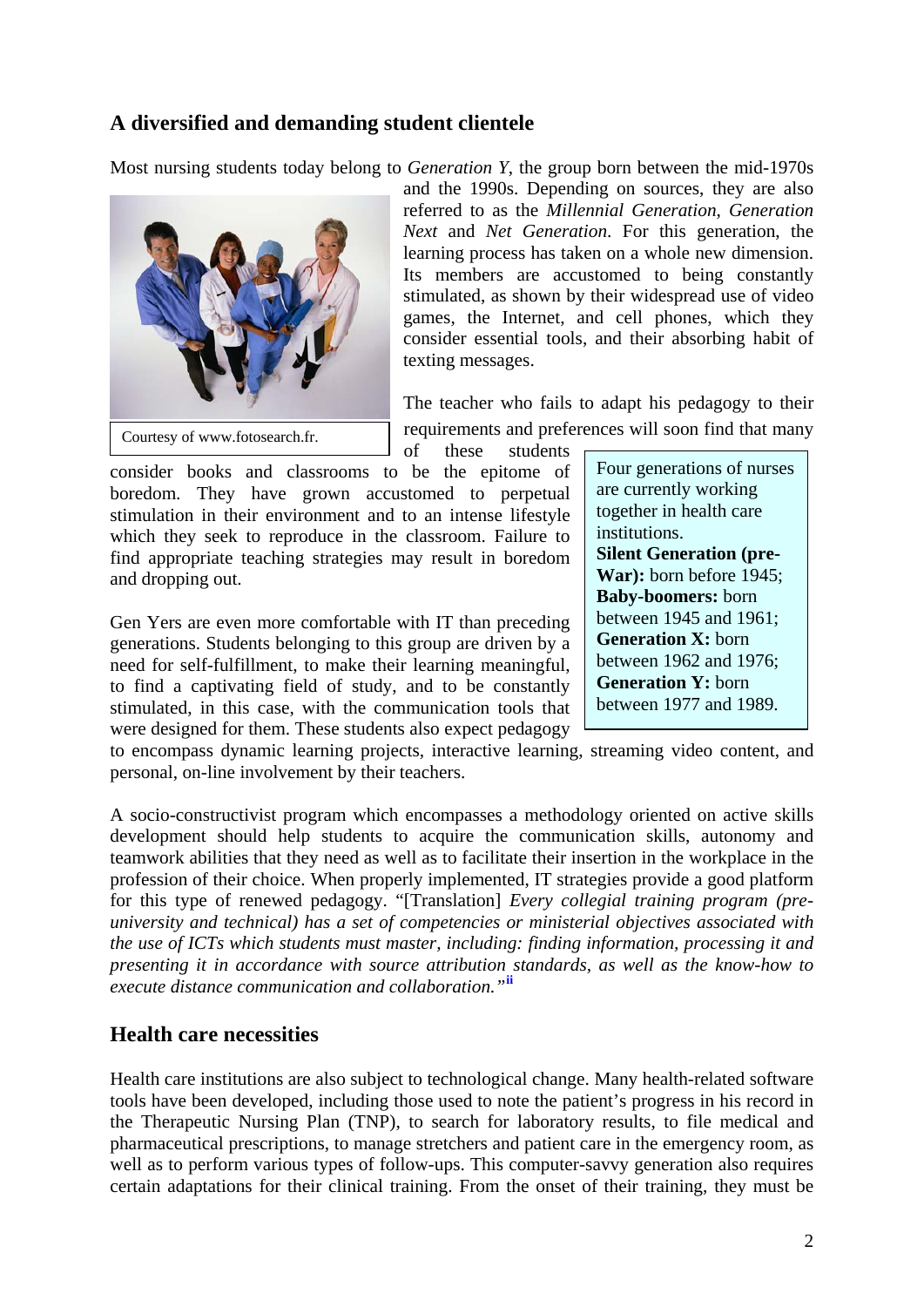given the opportunity to put their skills into practice and to become familiar with health care software and programmable devices in health care settings so that they are comfortable with their use once they enter the labour market.

They will subsequently be able to keep up with their senior peers who have different skills and expectations, but also broad experience in the technological context of their profession even if their mastery of computer skills is narrower.**[iii](#page-9-1)** For the first time and in the same departments, four different generations of nurses with different personal and professional experiences are working together. The younger Generation Y graduates may have less experience, but they will be more familiar with electronic and computerized devices. That will make them better adapted to their duties.

### **Major roadblocks**

There are many roadblocks in the integration of ICTs in nursing training programs. There is a certain type of conservatism in this mostly feminine discipline in which teachers must divide their time between the classroom, labs and patient care. Keeping up-to-date in their fields leaves them with less time to perfect their computer skills.

There is also a high turnover rate among nursing teachers, which means that the learning



Source: www.fotosearch.fr

curve is constantly being repeated. New teachers must spend a considerable amount of time adapting to their pedagogical role while continuing to exercise their clinical duties. The scope of an already overloaded program is another major hurdle which they must overcome.

The competency-based program has mobilized nursing teachers. They have spent considerable time and energy familiarizing with this method, time which was not spent on ICT skills acquisition. Nonetheless, in order to meet ministerial guidelines, to train students to master ICTs more effectively, to respond to research requirements, and to enhance information processing and

## **ICT Competencies for College Students**

**Using ICTs for learning purposes consists in:**

- **Mastering the work environment;**
- **Searching for information;**
- **Processing information;**
- **Presenting information;**
- **Communicating and collaborating on the Internet;**
- **Evaluating projects.**

Perreault, Nicole (April 2009). InukTIC: exploiter les TIC pour apprendre<br>(et prévenir le plagiat!), *Clic*, 70. Retrieved January 20, 2010 from<br>http://clic.ntic.org/cgi-bin/aff.pl?page=article&id=2126

communications in the CEGEP network, working on the ICT profile of students is essential.<sup>iv</sup>

### **A necessary reflection**

In order to respond adequately to the needs of nursing students and to those of the workplace, we should consider which exit ICT profile is preferable, and at the very least, identify what skills are required to exercise their profession upon graduation. This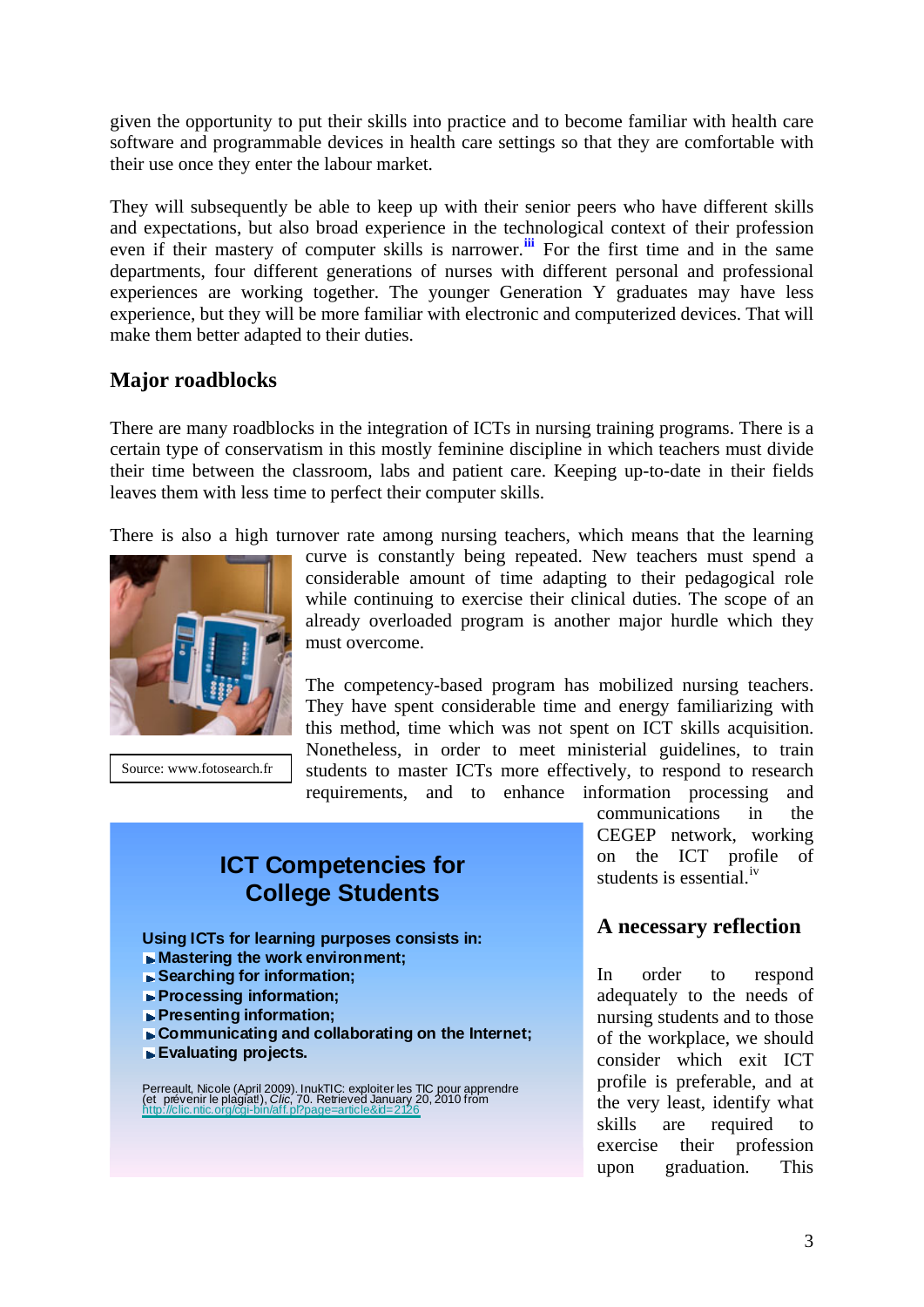reflection should be extended throughout the collegial network. Many CEGEPs have already integrated ICTs in their training, but up to what level as regards skills development? Knowing this would be useful in order to develop a practical description for all CEGEPs which integrate ICT training. Students would subsequently have access to ICT competencies, as illustrated in the chart below.

(For further information, please consult *Le modèle de plan d'intégration des TIC pour le réseau collégial***).***[v](#page-9-2)*



Source: Réseau des répondantes et répondants TIC (REPTIC) <http://www.reptic.qc.ca/dossiers/profil-tic-eleves/les-essentiels.html> or <http://cmap.ccdmd.qc.ca/rid=1GXBT2QQK-14YF5FP-779/ICT%20Profile.cmap>

The ability of nursing teachers to use ICTs should also be examined. It is recommendable to pursue a global reflection in order to plan effective and standardized training throughout the collegial network.

### **Potential avenues**

Pedagogical measures to promote ICT integration are widespread in Quebec. Our colleges provide many resources in this area. Classes are organized locally or through APOP (http://www.apop.qc.ca), whose mission is to build a quality education network and to help teachers develop the skills to "*provide computer-assisted education* [Translation]*.*" **[vi](#page-9-3)**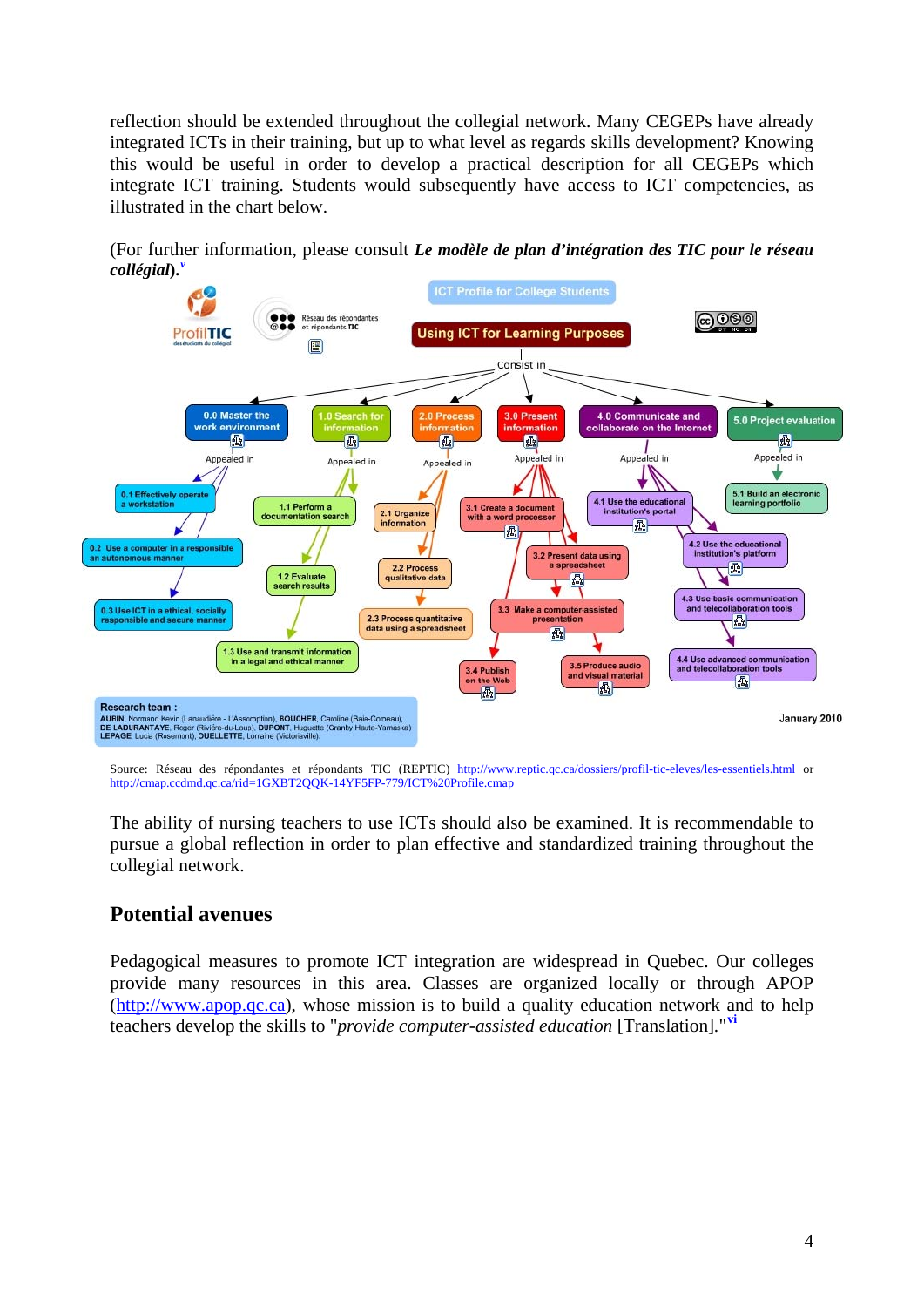

# **Skill: Search for Information**

The above table provides an example of the development of a skill contained in the *Profil TIC des étudiants du collegial* (ICT profile of CEGEP students) developed by the Réseau des répondantes et répondants TIC.**[vii](#page-9-4)**

Each CEGEP has a pedagogical advisor whose duty is to provide guidance and assistance to teachers in the acquisition and development of their ICT skills. Experienced technicians are also on location to provide technical assistance and to install the software provided by the colleges. All of these tools and personnel are available to help us. It is up to us to take advantage of these opportunities.

### **Assistance to introduce ICTs in pedagogy**

The Ministère de l'Éducation, des Loisirs et du Sport (MELS) is putting emphasis on the introduction of ICTs in the classroom. Nursing programs are no exception. The guidelines and motivations are clear, and the support required for this electronic transition is being implemented in a variety of well-defined projects. **L'aide à l'introduction des TIC en pédagogie** (assistance to introduce ICTs in pedagogy) aims to facilitate the acquisition of ICT skills and their use in the classroom for searching for information, connecting students and teachers together, organizing class content, and so on.

This guide is based on the works of the Réseau des répondantes et répondants TIC (REPTIC, http://www.reptic.qc.ca/), which offers an *adapted on-line training window*. The REPTIC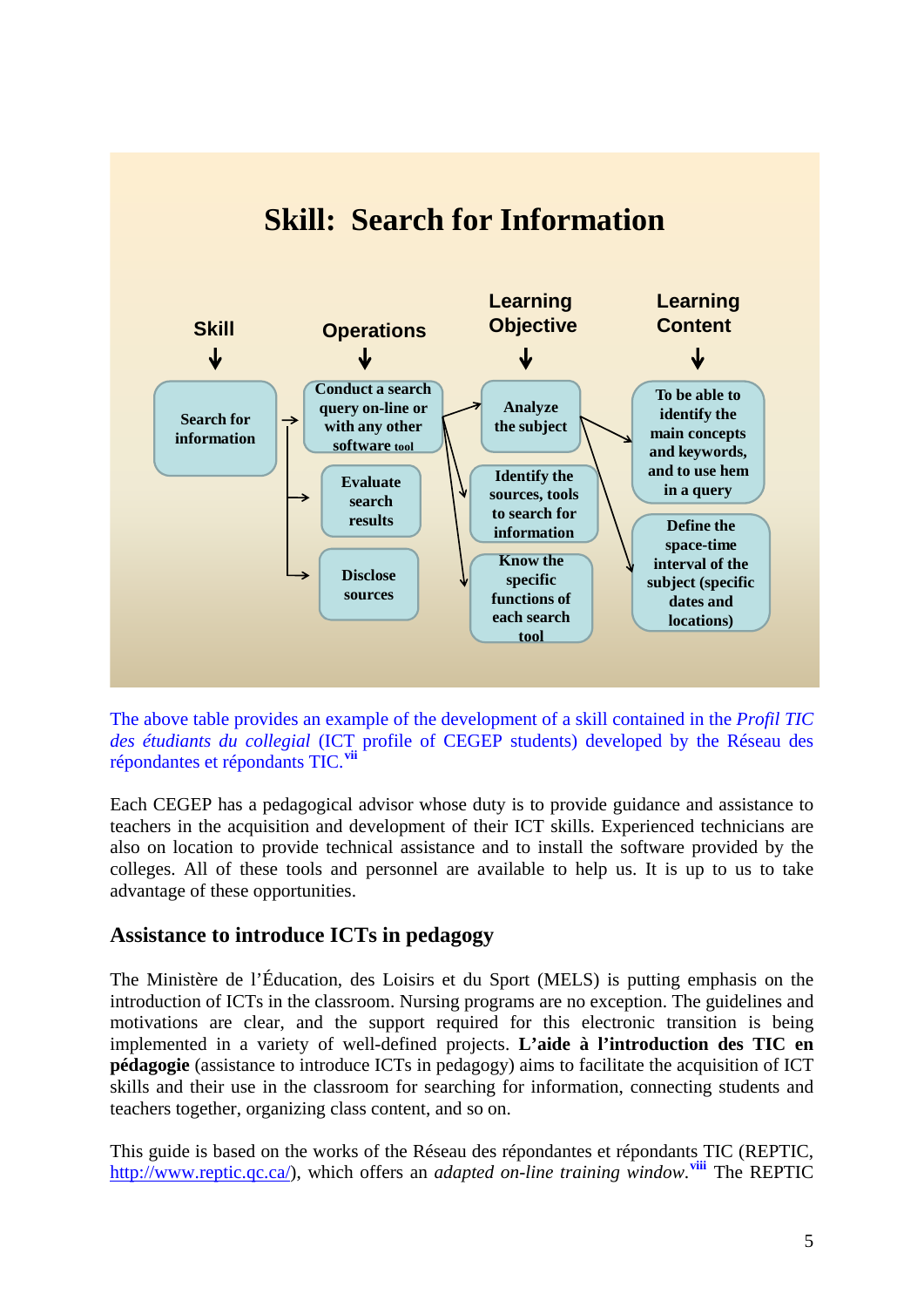has made many on-line resources available which, from other projects supported by the MELS, guide CEGEP teachers in creating a learning community based on ICTs.

The ICT profile of CEGEP students *"offers a path for students to help them achieve the required level of mastery of ICTs, procedures, and tools to conduct a bibliographical search. [… It contains] a description of the skills level of new students [… and mentions that] an entry exam, a workshop or a seminar to update their skills may be considered [Translation]."***[ix](#page-9-6)** InukTIC (http://inuktic.qc.ca) provides on-line resources to develop the skills contained in the student's ICT profile.

Profweb (http://savoirfairetic.profweb.qc.ca) is an exceptional resource, "*a diagnostics tool to identify the ICT training requirements of teachers [translation]*." It is a web site "initiated by the Ministère de l'Éducation, du Loisir et du Sport (MELS) and used to establish a ICT competency profile and to provide access to a customized training plan translation]."**[x](#page-9-7)** The self-assessment statements contained at http://savoirfairetic.profweb.qc.ca are based on the repository of techno-pedagogical competencies for college teachers developed by Bérubé and Poellhuber (2005).<sup>[xi](#page-9-8)</sup> It is particularly inspiring to identify the variety of competencies which teachers need to develop in a context in which ICTs are omnipresent.

Projet Eurêka (eureka.ntic.org) provides learning and teaching resources. "*The Eureka project is an initiative of Vitrine Technologie-Éducation within the framework of a Quebec-Wallonia-Brussels joint venture. It provides a collective catalogue of teaching and learning resources gathered by various organizations involved in the production of ICT educational resources.*"

*Le bulletin Clic* (http://www.clic.ntic.org) is a bulletin available in both electronic and paper formats. This collegial bulletin on ICTs is made available *thanks to the combined initiative of four Quebec-based organizations involved in the field of ICTs in post-secondary education***. [xiii](#page-10-0)**

Other references follow.

- **i.** The Centre collegial de materiel didactique (http://www.ccdmd.qc.ca) provides a wide variety of valuable resources.<sup>[xiv](#page-10-1)</sup>
- **ii.** Cégep@distance (http://www.cegepadistance.ca) is a great site to conciliate family life, work and studies; in addition, users can consult it at their convenience.**[xv](#page-10-2)**
- **iii.** Profweb (http://www.profweb.qc.ca) is a Quebec College Crossroad for IT integration which provides "*links to different sources for in-depth information dealing with an aspect of IT integration produced by our IT partners.*"**[xvi](#page-10-3)**
- **iv.** Vitrine Technologie-Éducation (http://en.ntic.org), as aforementioned, has a mission to promote and support ICT integration in teaching.**[xvii](#page-10-4)**

All of these projects reflect the interest of the MELS in having students appropriate ICTs in the various collegial programs. Over the years, the concerted efforts of the aforementioned organizations have resulted in the generation of a remarkable abundance of tools and resources. They now remain to be discovered and used by teachers to implement high quality training and to expand their pedagogical strategies through innovative and attractive methods.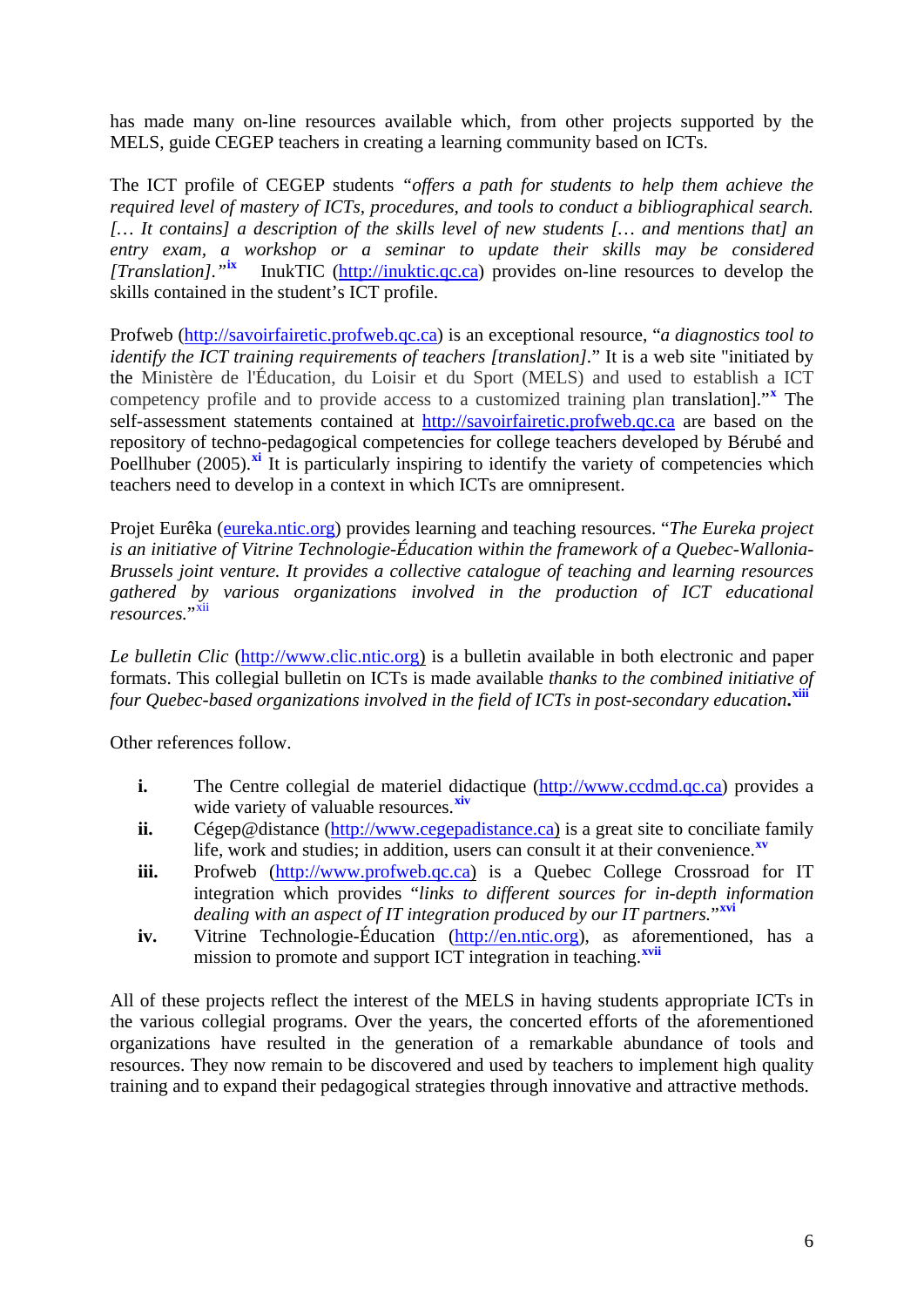### **Reflection on the ICT profile of nursing students**



Why is so much effort being extended to integrate ICTs in the classroom? What is required to train nurses? Which pedagogical adaptations are necessary? These questions require some thought. In order to initiate this reflection on the desirable competencies of future nursing graduates, we can refer to the aforementioned ICT profile of college students. We must then consider the skills which are both

practical and necessary in a clinical setting for our future graduates. Some skills required in

health care are practically, if not identical to those of other college programs, whereas others are unique to the nursing profession. The evolution of the clinical and hospital setting is largely sustained by technology. This creates a need for graduates to develop the skills which are in demand and to feel comfortable with them – so that they become the masters of and not the slaves to technology.<sup>xviii</sup> xix</sub>

The chart below contains a few ideas worth pondering and has no scientific claims. It is neither the result of a consultation nor an ICT competency repository. It is simply an attempt to group a few skills of interest within a student profile. Some of these skills have been covered in high school and require perfecting whereas others need to be acquired in accordance with the student's personal trajectory. This list is not exhaustive. It is a shared reflection which can be both improved and completed.

| <b>Suggestions for a Reflection on Exit ICT Profile</b><br>for Nursing Students |                                                                                            |                                                                                                                                                |  |
|---------------------------------------------------------------------------------|--------------------------------------------------------------------------------------------|------------------------------------------------------------------------------------------------------------------------------------------------|--|
| <b>Skill</b>                                                                    | <b>Target</b>                                                                              | <b>Practical Applications</b>                                                                                                                  |  |
| <b>Typing</b>                                                                   | Mastering a variety of<br>keyboard functions.                                              | Saving, deleting, copy-pasting,<br>highlighting, tabulating, spacing,<br>justifying, inserting punctuation marks,<br>cancelling, texting, etc. |  |
| <b>Word processing</b>                                                          | <b>Preparing documents in</b><br>accordance with basic<br>grammar and formatting<br>rules. | Typing assignments and note-<br>taking.<br>Using an automatic corrector, etc.<br>$\bullet$                                                     |  |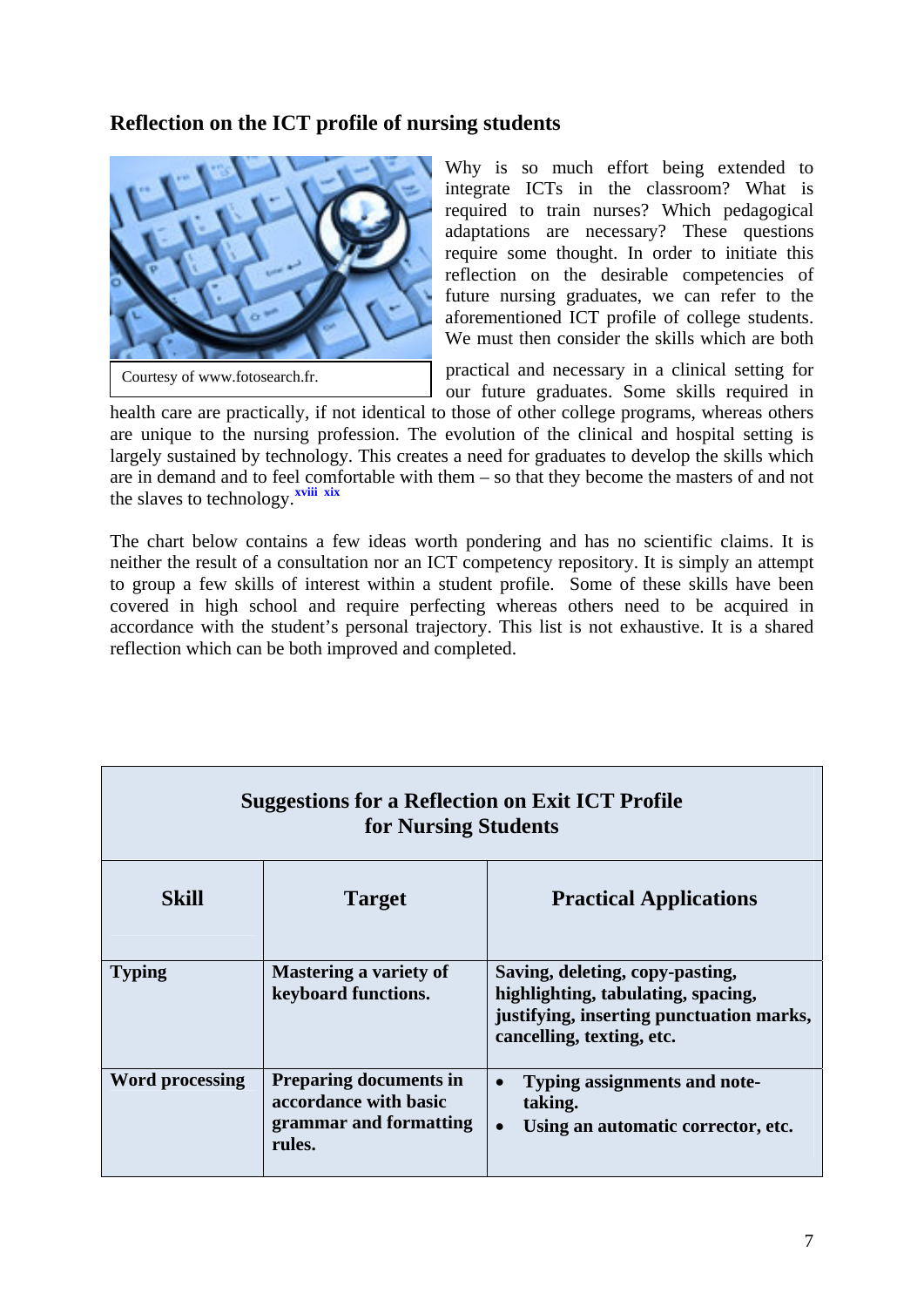| <b>Word processing</b>                                                               | <b>Creating tables,</b><br>illustrations and<br>statistical graphs.                                                                | <b>Creating tables required for</b><br>assignments and research purposes.<br><b>Inserting illustrations.</b><br>$\bullet$                                                |
|--------------------------------------------------------------------------------------|------------------------------------------------------------------------------------------------------------------------------------|--------------------------------------------------------------------------------------------------------------------------------------------------------------------------|
| <b>Using the internet</b>                                                            | Performing relevant and<br>targeted searches.                                                                                      | <b>Gathering on-line information for</b><br>courses and broadening the learning<br>base.                                                                                 |
|                                                                                      | <b>Finding proven care-</b><br>related data.                                                                                       | <b>Gathering information required for</b><br>care or research.                                                                                                           |
| <b>Consulting</b><br>leading<br>information sites                                    | <b>Consulting on-line</b><br>dictionaries,<br>encyclopedias,<br>departmental sites (e.g.,<br>Health Canada), etc.                  | <b>Correcting and improving assignments</b><br>and communications, gathering<br>academic or health-related information.                                                  |
| <b>Using peripherals</b>                                                             | <b>Working with DVDs, CD-</b><br>Roms.                                                                                             | Supplementing information with other<br>documents or programs.                                                                                                           |
| <b>Using a</b><br>spreadsheet                                                        | <b>Creating tables and</b><br>statistical graphs.                                                                                  | <b>Building the tables required for</b><br>academic work, research reports, and<br>to assume a leadership role in the care<br>team.                                      |
| Preparing a<br><b>PowerPoint</b><br>presentation                                     | Preparing a summary or<br>illustration of a<br>document.                                                                           | Making a multimedia presentation in<br>the classroom or at work.                                                                                                         |
| <b>Using a software</b><br>program to make<br>cards,<br>illustrations and<br>folders | <b>Preparing information</b><br>documents on health<br>care.                                                                       | <b>Educating patients with folders and</b><br>posters.                                                                                                                   |
| <b>E-mailing</b>                                                                     | <b>Maintaining academic-</b><br>oriented communications.<br>Respecting e-mail format.<br>Using a spellchecker.                     | Communicating with peers, having the<br>teacher perform on-line supervision,<br>submitting assignments, providing<br>information, providing corrections and<br>feedback. |
| Participating in a<br>forum                                                          | <b>Maintaining</b><br>$\bullet$<br>academic-oriented<br>communications.<br><b>Requiring student</b><br>$\bullet$<br>participation. | <b>Communicating with peers and</b><br>teachers, cooperating on-line, stating<br>opinions.                                                                               |
| Participating in a<br>wiki                                                           | <b>Adding information to a</b><br>common subject (wisdom<br>of the crowds).                                                        | Conducting assignments, preparing for<br>the OIIQ exam, submitting a project<br>report, reporting on an internship.                                                      |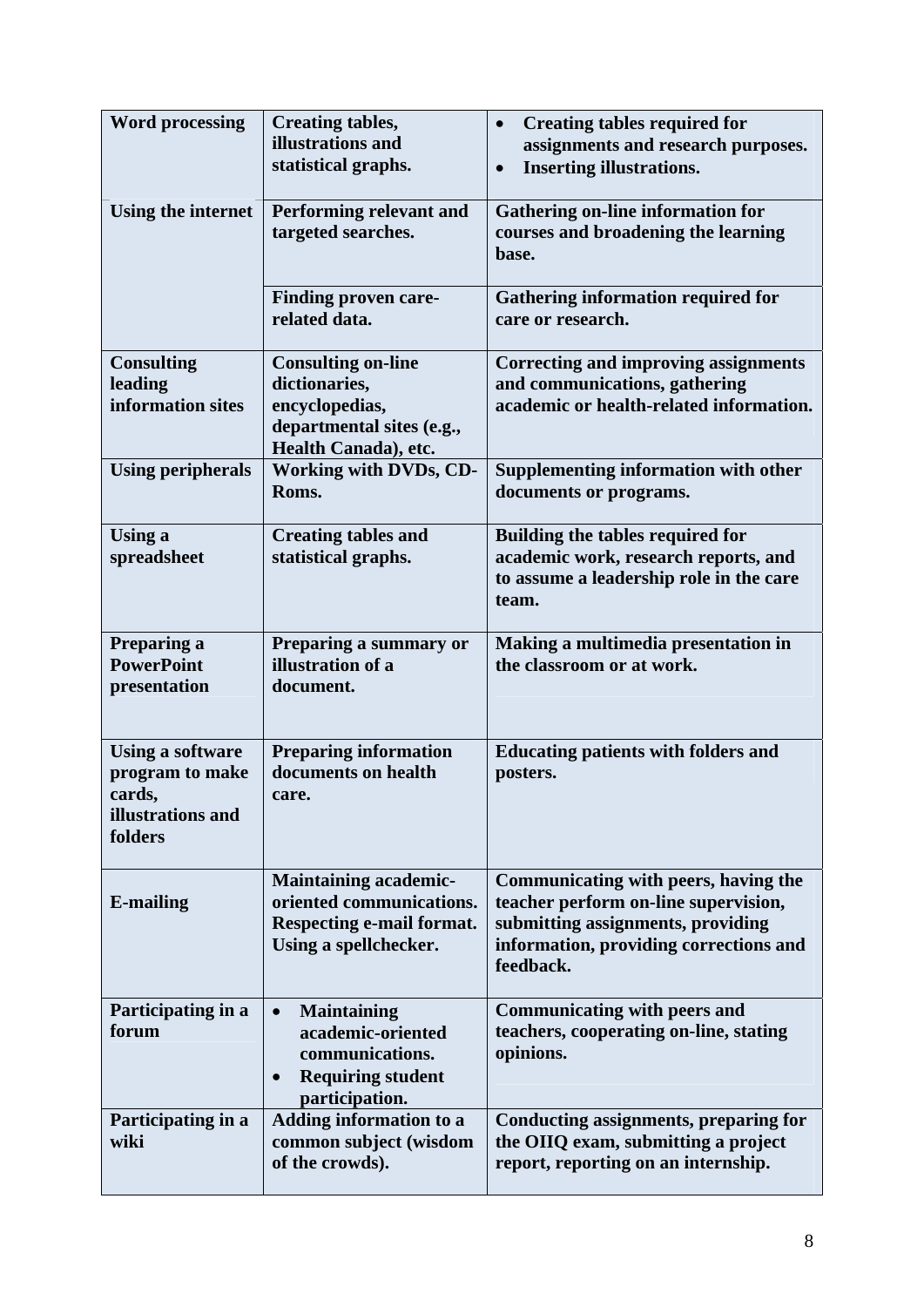| Using a<br>recommended<br>portfolio                                 | <b>Grouping assignments</b><br>and corrections.                                                                                | Following up on and consolidating<br>$\bullet$<br>learning.<br>Performing academic self-<br>$\bullet$<br>assessments. Developing meta-<br>cognition.                               |
|---------------------------------------------------------------------|--------------------------------------------------------------------------------------------------------------------------------|------------------------------------------------------------------------------------------------------------------------------------------------------------------------------------|
| <b>Acting</b><br>responsibly                                        | <b>Respecting copyright</b><br>regulations.<br>Avoiding plagiarism.<br><b>Protecting personal</b><br>identity and information. | <b>Providing sources.</b><br>$\bullet$<br><b>Banning plagiarism.</b><br>$\bullet$<br>Analyzing in-depth how much<br>personal information could be<br>revealed on-line.             |
| <b>Using software</b><br>employed in the<br>clinical<br>environment | Developing knowledge of<br>program functions.                                                                                  | <b>Reading information, recording</b><br>relevant patient data, preparing a<br><b>Therapeutic Nursing Plan (TNP),</b><br>finding test and examination results,<br>filing requests. |
| Using IT skills to<br>improve care                                  | <b>Consolidating and</b><br>updating skills.                                                                                   | Using conclusive evidence, anatomic<br>drawings, and documents provided by<br>reliable on-line sources.                                                                            |
| <b>Operating</b><br>electronic devices<br>used in a care<br>setting | <b>Becoming familiar with</b><br>monitors and other<br>devices.                                                                | Performing observations and the<br>$\bullet$<br>clinical follow-up outlined in Bill 90.<br><b>Monitoring alerts.</b><br>Making the appropriate decisions.                          |

### **Conclusion**

<u>.</u>

Integrating ITCs in education may be a source of stress for some, but it is a necessity – an urgent one at that – as well as a powerful incentive for learning which can be used abundantly for supervision. The apprehensions and fears of some should not be dismissed when implementing this transition. Many teachers have not had the opportunity to follow up on the changes in the IT field. The multiplication of teaching tasks is considerable and conciliating all of them can be a colossal endeavour for those who are teaching at the CEGEP, teaching in a constantly evolving clinical environment, completing university studies or balancing work and professional life. Social progress cannot be contained; neither can the field of education, its very reflection. We should focus on this issue.

Some teachers have already enjoyed success in using ICT resources in the classroom. Hopefully, they can share their knowledge with their coworkers. After all, an idea that is shared is one which leads to others.

### **References**

<span id="page-8-0"></span>**i** Proulx, Jean (2009). *Enseigner. Réalité, réflexion et pratiques*. Trois-Rivières, QC, Canada: Cégep de Trois-Rivières.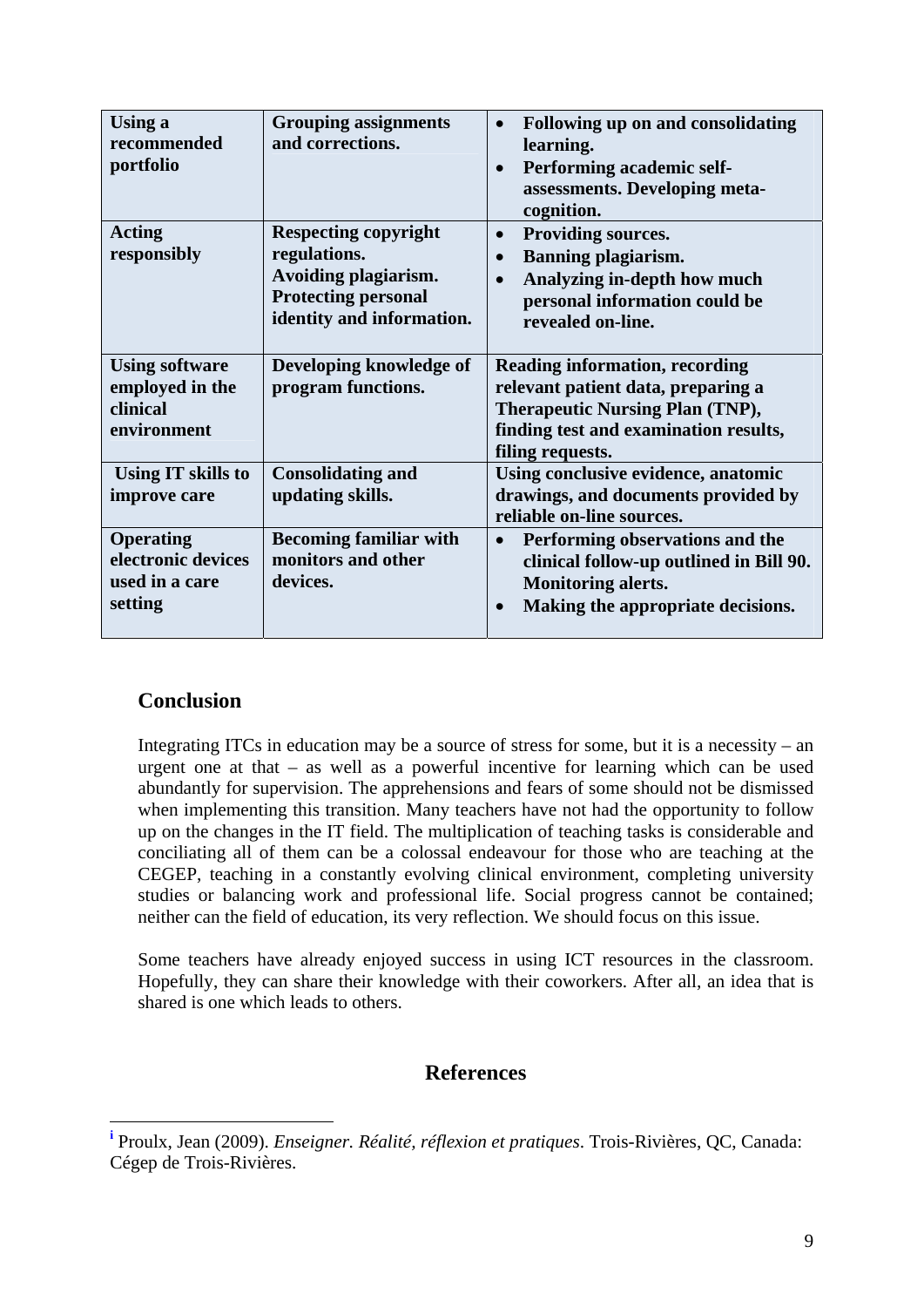<span id="page-9-0"></span> **ii** Perreault, Nicole (April 2009). InukTIC : exploiter les TIC pour apprendre (et prévenir le plagiat!), *Clic*, 70, avril. Retrieved January 10, 2010, from http://clic.ntic.org/cgibin/aff.pl?page=article&id=2126

<span id="page-9-1"></span>**iii** Curran, Christine, R. (2008) Faculty Development initiatives for Integration of informatics Competencies and point-of-care technologies in Undergraduate Nursing Education. In Weiner, Elisabeth E. & Prevost, Suzanne (Eds.), Technology: The Interface to Nursing Educational Informatics (p. 525): Philadelphia: Saunders.

**iv** De La Durantaye, Roger (2008, January 16). Un guide pour l'intégration des TIC dans un programme. Retrieved January 20, 2010, from http://www.profweb.qc.ca/fileadmin/user\_upload/Dossiers/Dossier\_Integration\_TIC/dossier plan\_integration\_TIC.pdf

Another interesting source is http://site.profweb.qc.ca/fr/dossiers/plan-d-integration-destic/etat-de-la-question

<span id="page-9-2"></span>**<sup>v</sup>** Bilodeau, De La Durantaye and Martel (2007). Conception d'un modèle de plan d'intégration des TIC pour le réseau collégial : Le modèle de plan d'intégration des TIC pour le réseau collégial. *Profweb*. Retrieved January 20, 2010, from http://cmartel.ep.profweb.qc.ca/PlanTic/EtatPlanTic070104.pdf

<span id="page-9-3"></span>**vi** Association pour les applications pédagogiques de l'ordinateur au postsecondaire (APOP): http://www.apop.qc.ca

<span id="page-9-4"></span>**vii** Perrault, Nicole & Lavigueur, Philippe (2007, October 11). Profil TIC et informationnel des élèves et Projet InukTIC, des réalisations collégiales*.* PowerPoint presentation made at the 9e Forum des représentants de bibliothèque collégiale. Retrieved January 20, 2010, from http://www.ccsr.qc.ca/ccsr/article.php3?id\_article=1177

<span id="page-9-5"></span>**viii** Réseau des répondantes et des répondants TIC (REPTIC): http://www.reptic.qc.ca.

<span id="page-9-6"></span>**ix** Groupe de travail des REPTIC. Profil de sortie TIC et informationnel pour l'ensemble des élèves au collégial : présentation, appropriation, validation (2007), *Cahier des REPTIC, Réseau des répondantes et répondants TIC*, 36.

<span id="page-9-7"></span>**x** Réseau des répondantes et des répondants TIC. Savoir-faire TIC - un outil diagnostique pour identifier les besoins de formation TIC du personnel enseignant. Dossiers 2009-2010. Retrieved January 20, 2010, from http://www.reptic.qc.ca/dossiers/diagnostic-ticenseignants.html

<span id="page-9-8"></span>**xi** Bérubé, Bernard & Poellhuber, Bruno (June 2005). Un référentiel de compétences technopédagogiques destiné au personnel enseignant du réseau collégial. Retrieved January 20, 2010 from

http://eureka.ntic.org/file\_download.php?lom\_id=2761&filename=referentiel.pdf

<span id="page-9-9"></span>**xii** Projet Eurêka: http://eureka.ntic.org